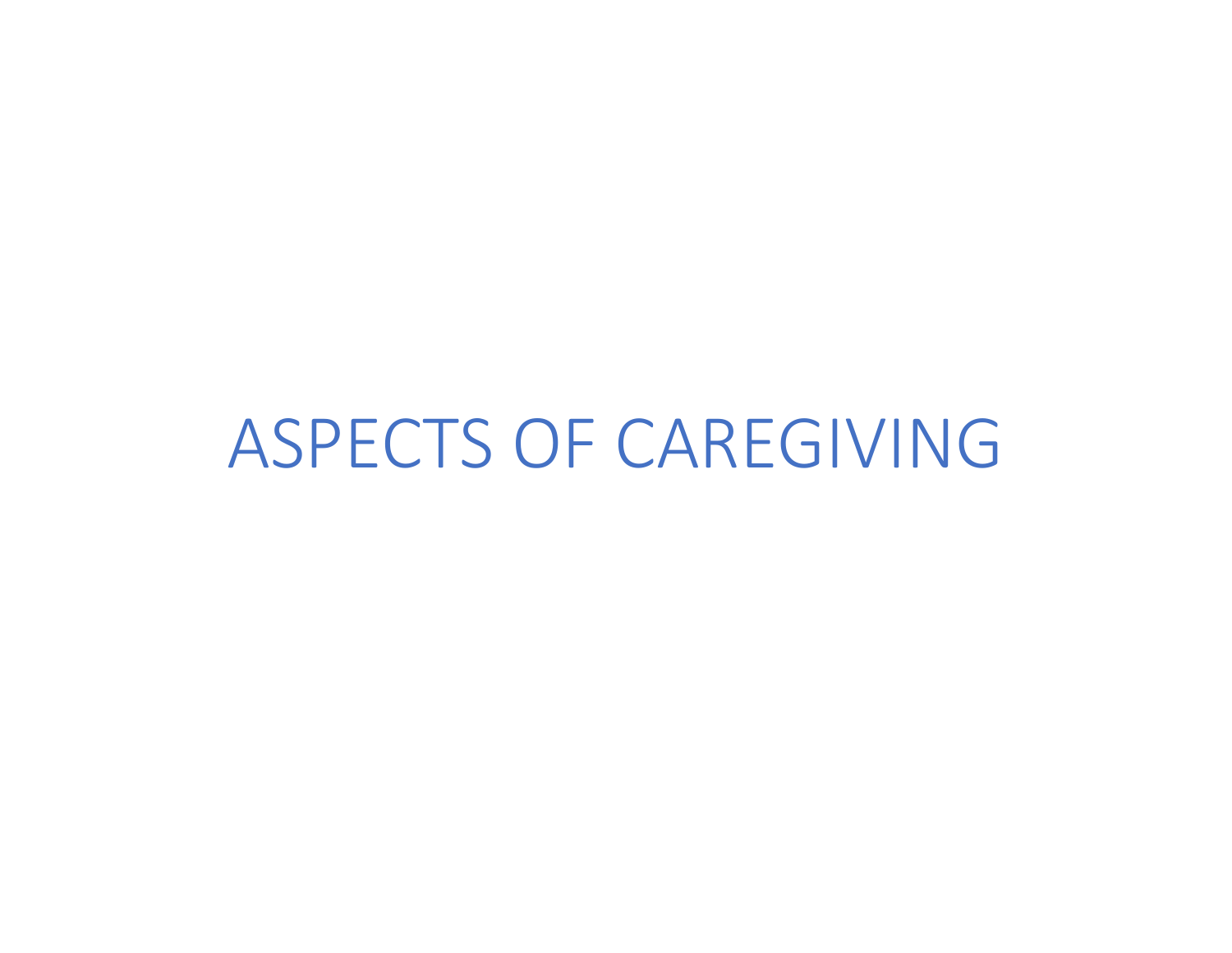## Relationship with care recipient (%)

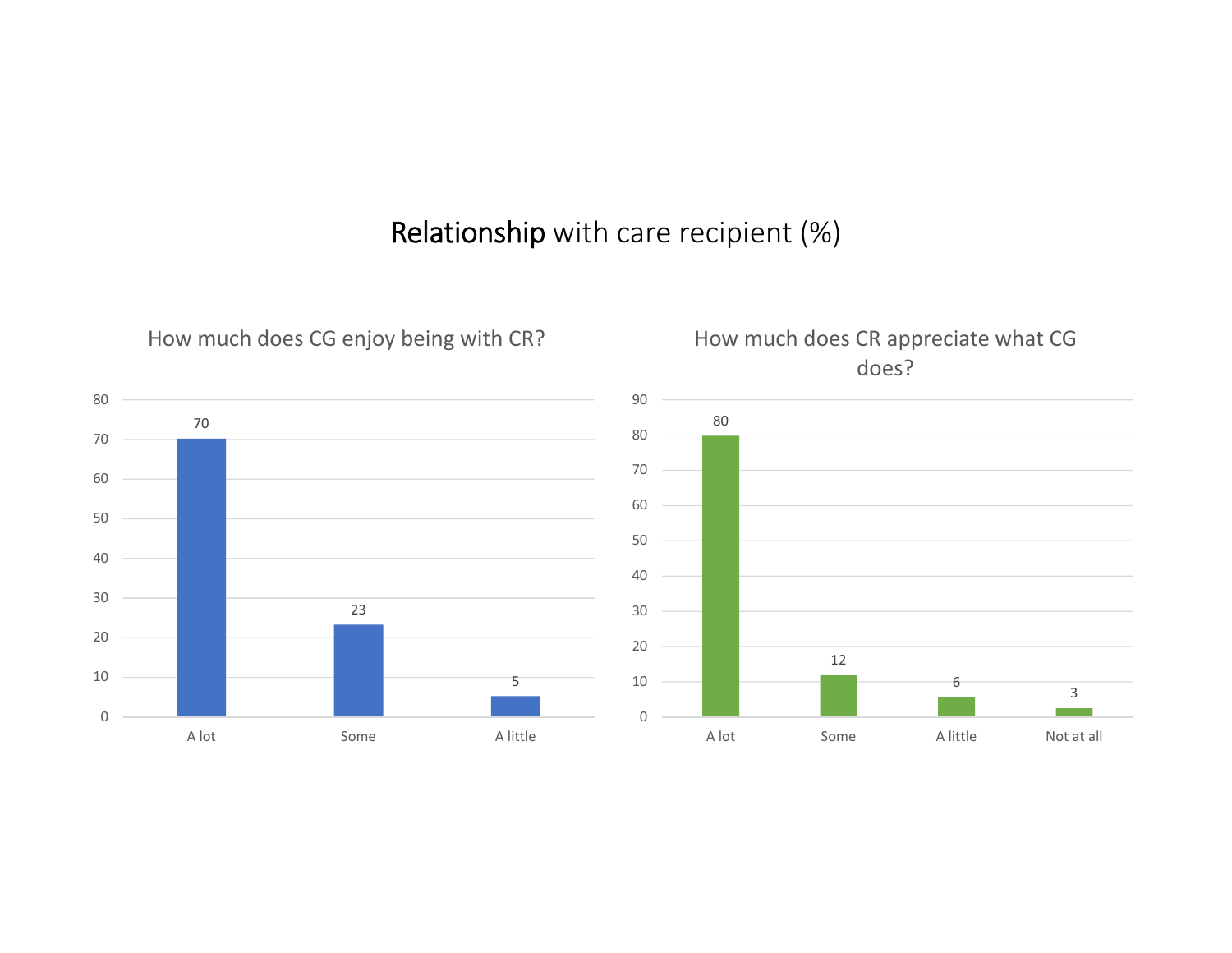#### Relationship with care recipient (%)

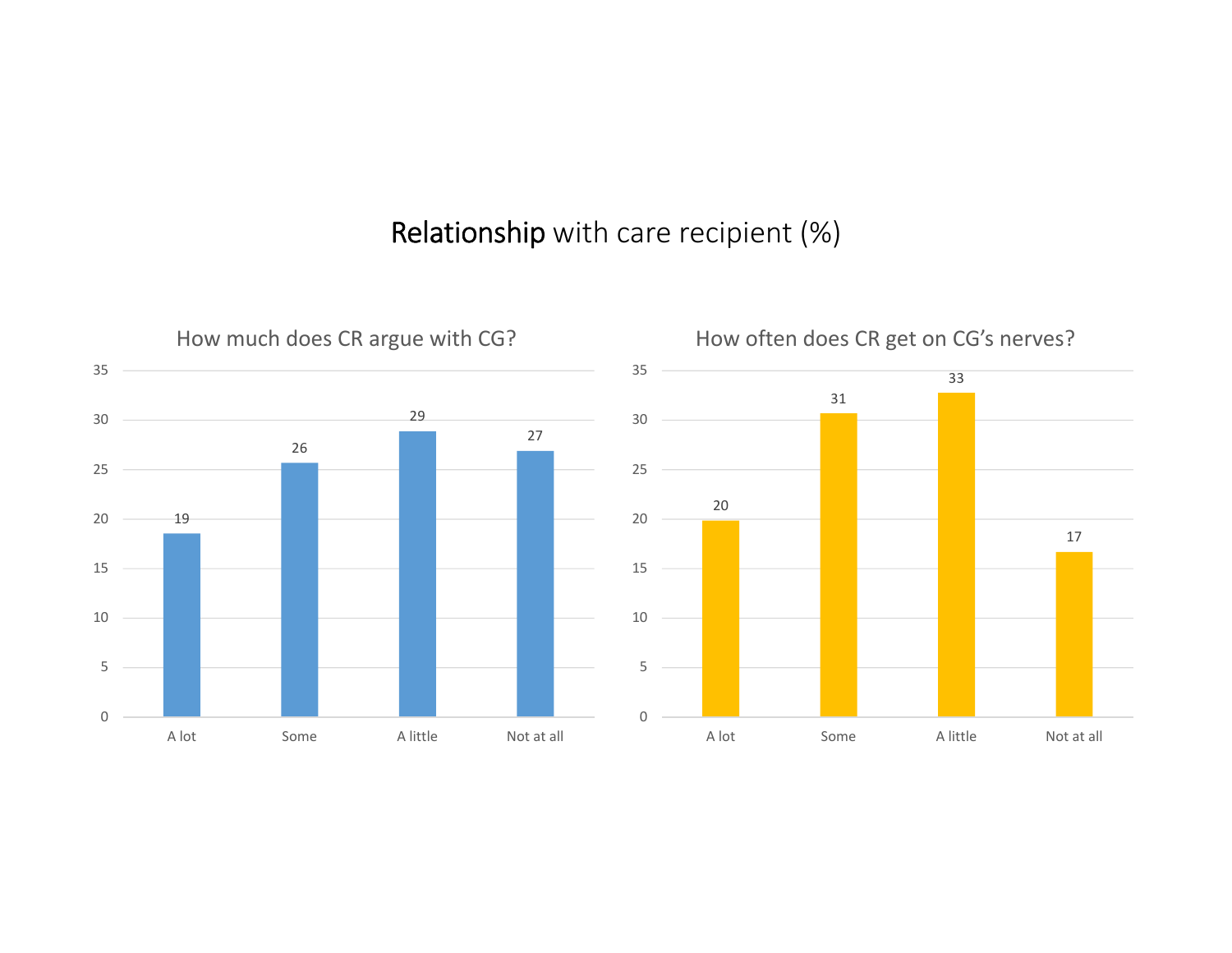

## Change in Relationship with care recipient, since caregiving began (%)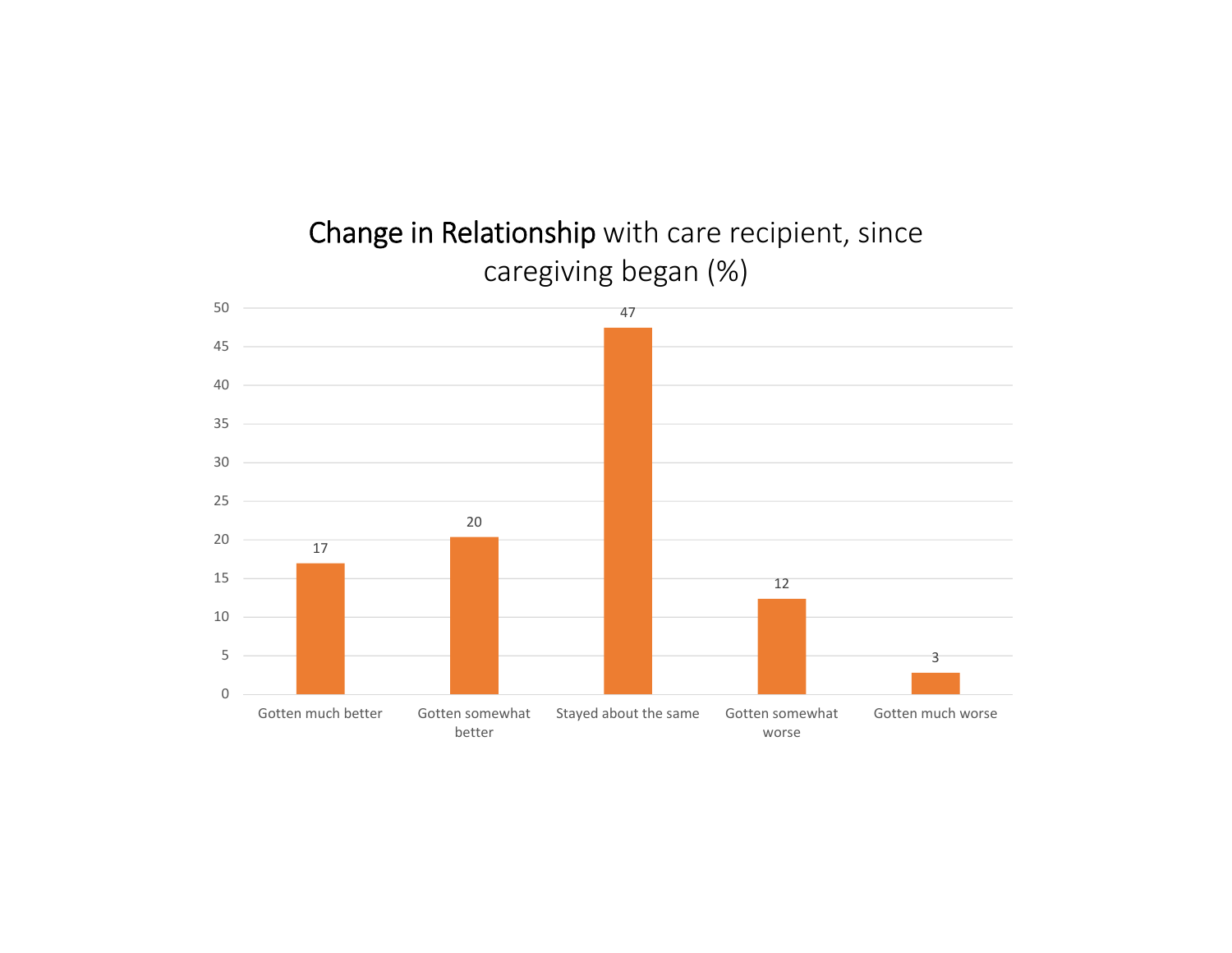## Caregiver's Positive experiences helping care recipient (%)

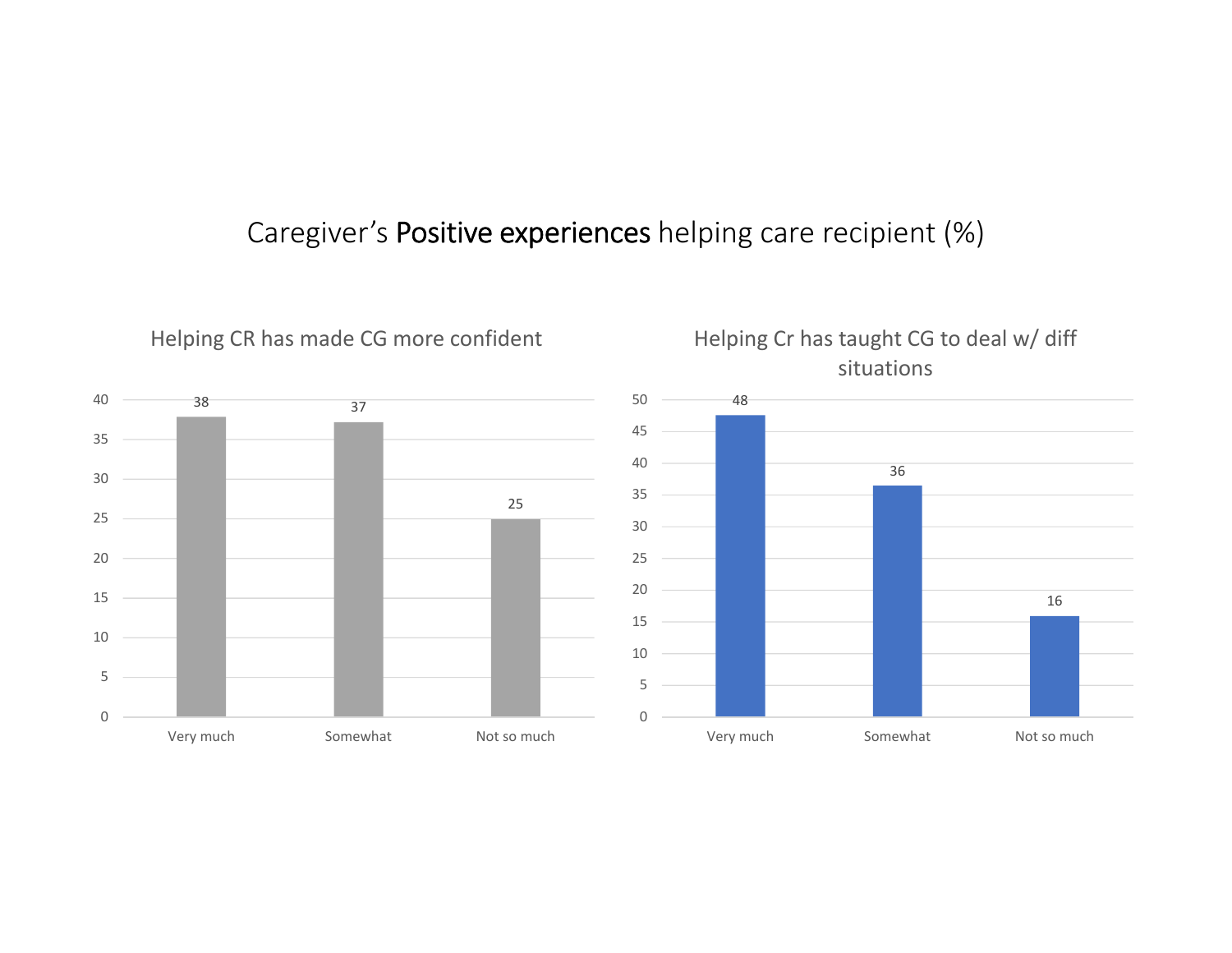## Caregiver's positive experiences helping care recipient (%)

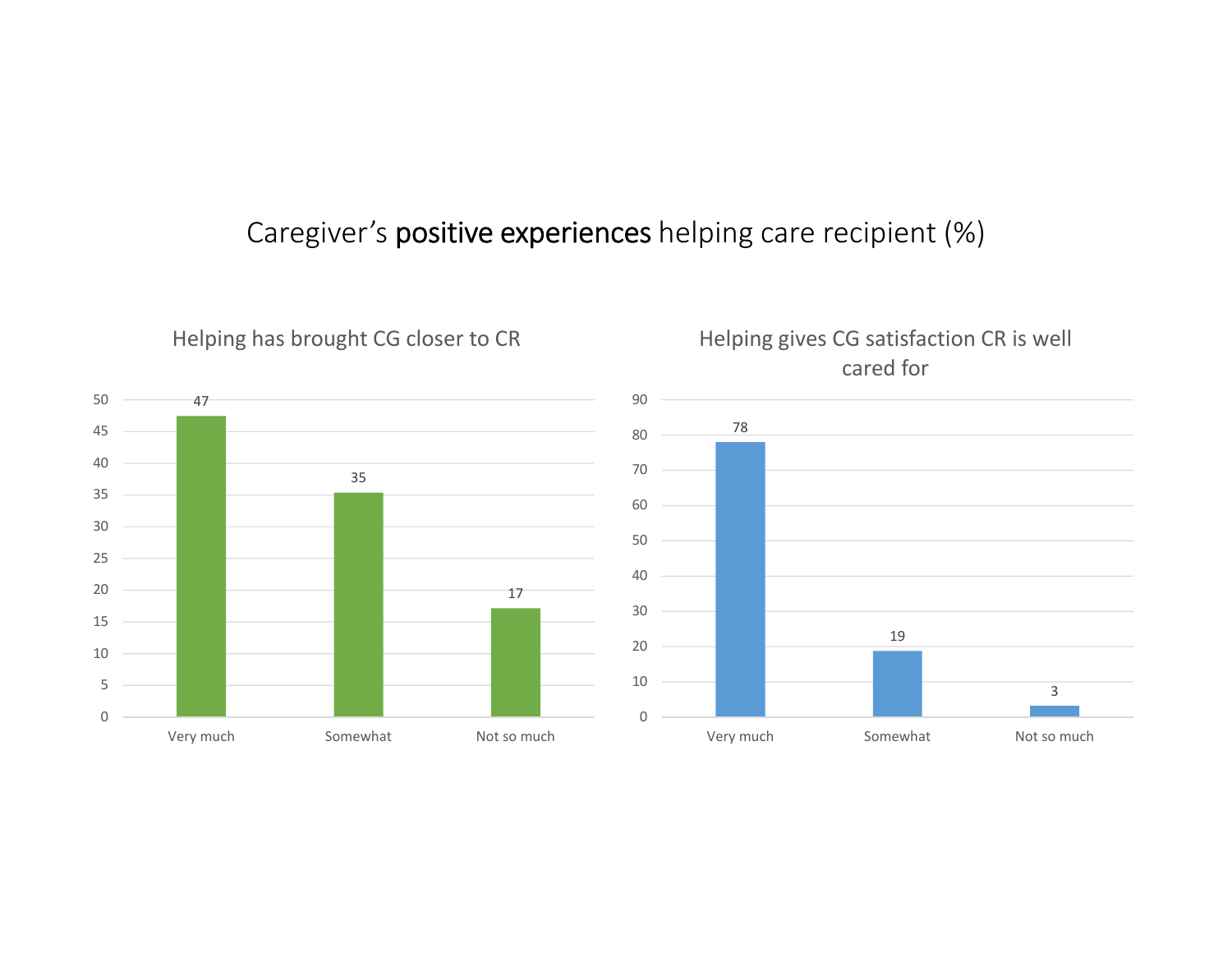## Negative Aspects of Caregiving (%)

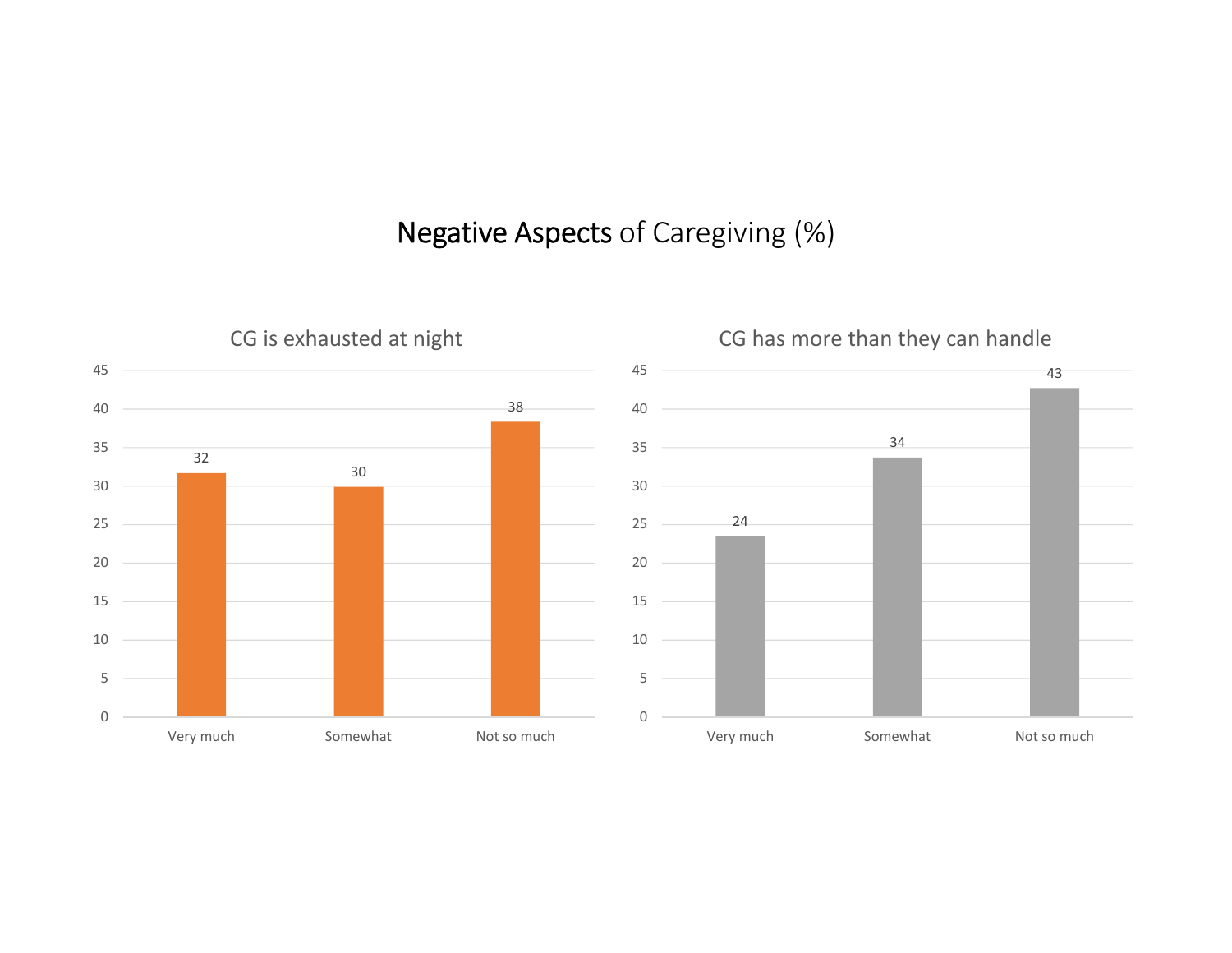## Negative Aspects of Caregiving (%)

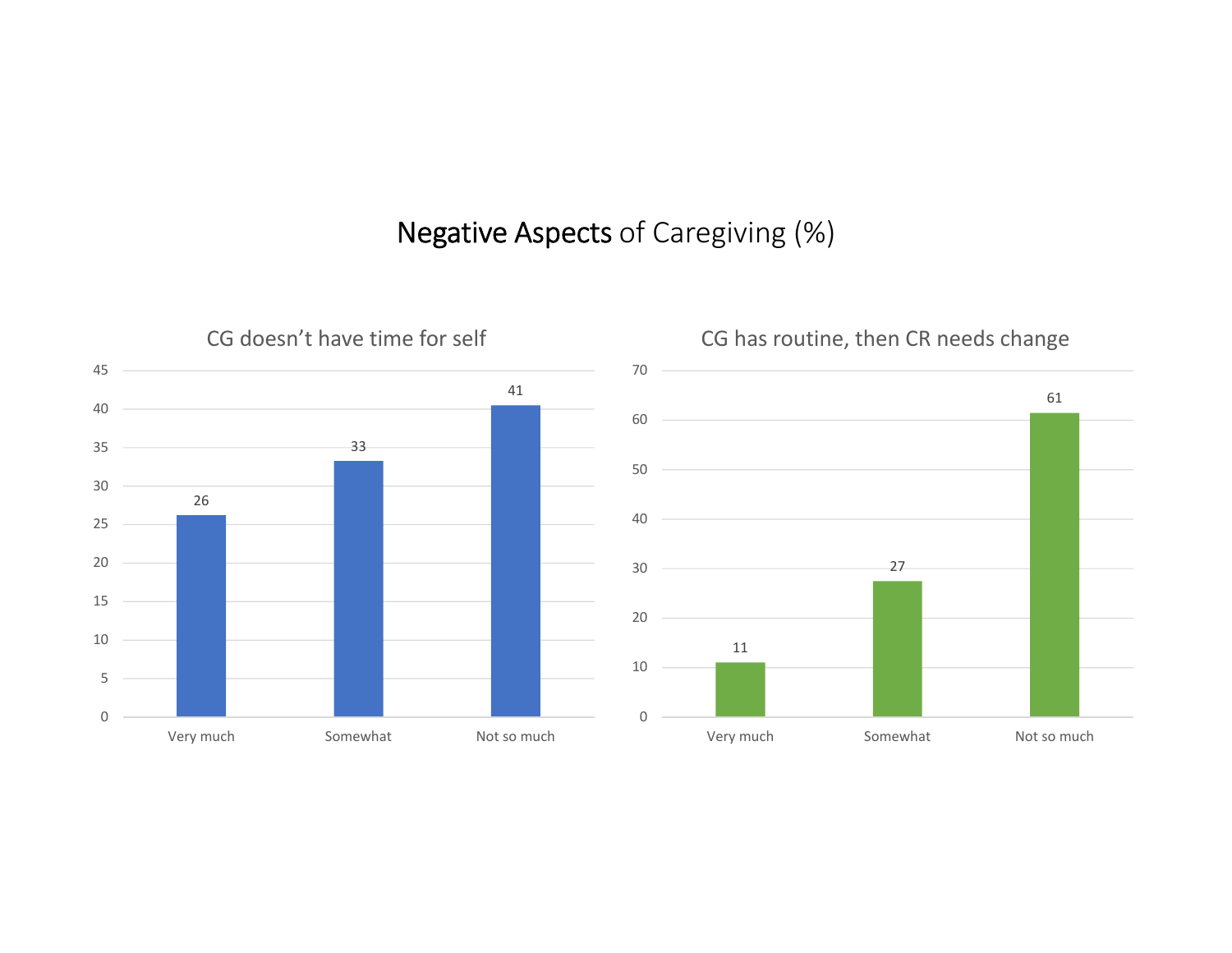#### 9 Little or None Some Substantial Positive Aspects of CG 5 Little or None Some Some Substantial Negative Aspects of CG

#### Summary Indicators Positive and Negative Aspects of Caregiving (%)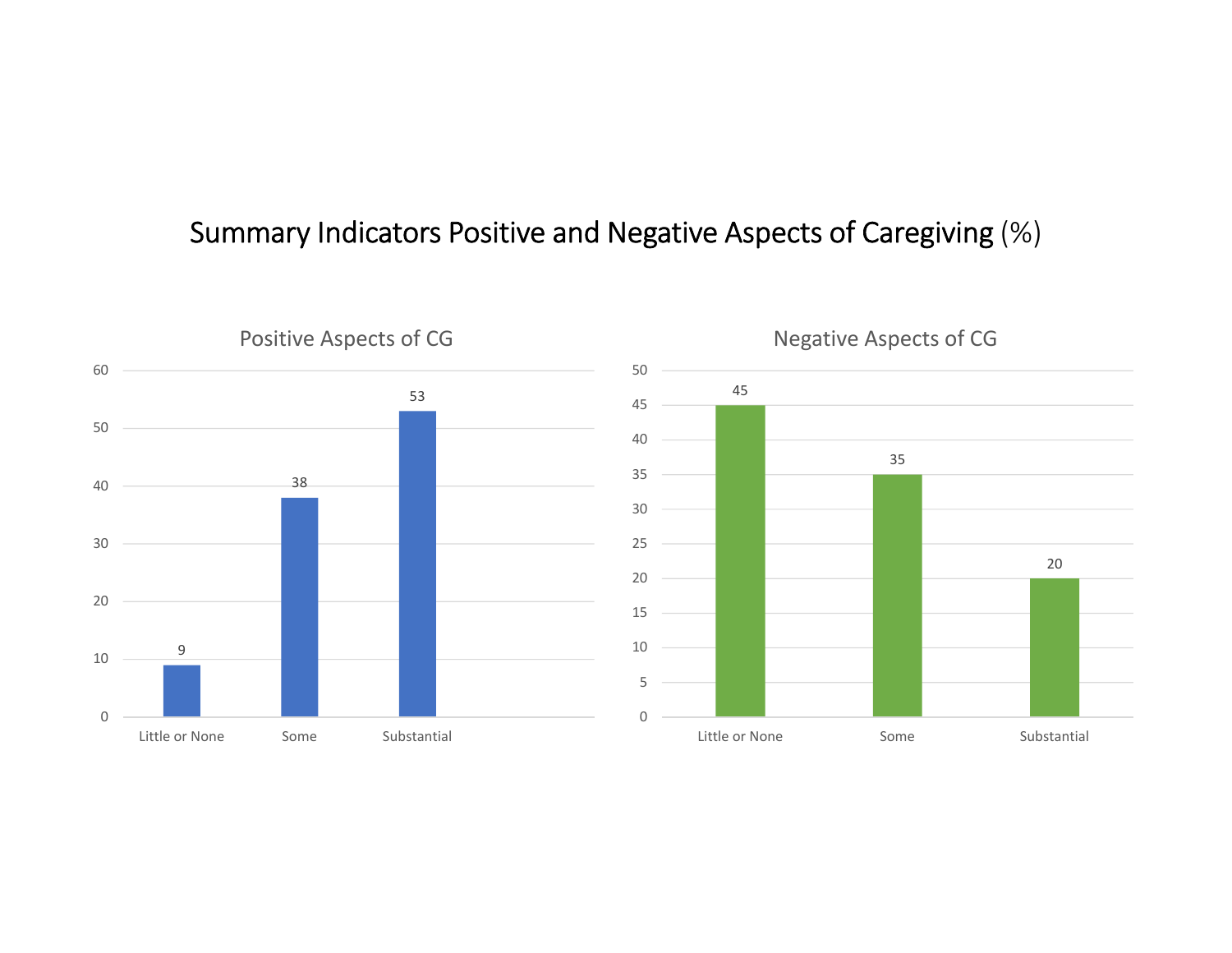

#### Perceived Difficulty of Caregiving (%)